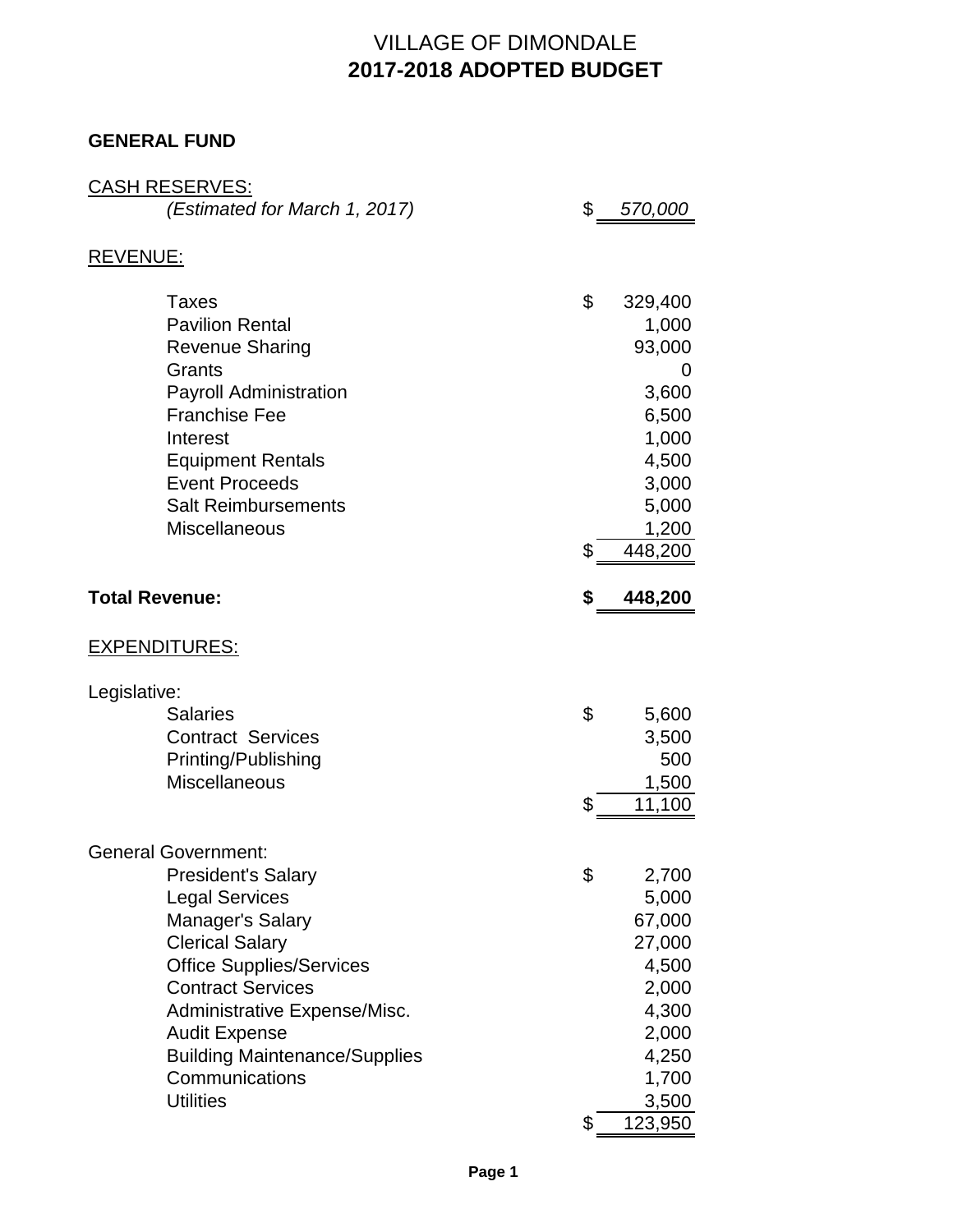| <b>Public Safety:</b> |                                        |               |
|-----------------------|----------------------------------------|---------------|
|                       | <b>Fire Marshal Salary</b>             | \$<br>500     |
|                       | <b>Planning Commission Salaries</b>    | 1,000         |
|                       | <b>Contract Services</b>               | 1,500         |
|                       | <b>Code Enforcement Officer Salary</b> | 3,000         |
|                       | <b>Miscellaneous</b>                   | 600           |
|                       |                                        | \$<br>6,600   |
| <b>Public Works:</b>  |                                        |               |
|                       | <b>Salaries</b>                        | \$<br>56,200  |
|                       | <b>Operating Supplies</b>              | 3,700         |
|                       | <b>Equipment Expense</b>               | 4,500         |
|                       | <b>Road Salt</b>                       | 10,000        |
|                       | Gas & Oil                              | 8,000         |
|                       |                                        | 5,000         |
|                       | Garage Expense<br>Communications       |               |
|                       |                                        | 1,250         |
|                       | <b>Vehicle Expense</b>                 | 5,000         |
|                       | <b>Utilities</b>                       | 23,000        |
|                       | <b>Maintenance Services</b>            | 4,500         |
|                       | Phase II                               | 1,300         |
|                       | <b>Sidewalks</b>                       | 4,000         |
|                       | <b>Trees</b>                           | 10,000        |
|                       | <b>Public Drains</b>                   | 2,000         |
|                       | Engineering                            | 1,000         |
|                       | <b>Rubbish Removal</b>                 | 52,600        |
|                       | <b>Miscellaneous</b>                   | 1,200         |
|                       | <b>Emergency Disaster</b>              | 2,000         |
|                       |                                        | \$<br>195,250 |
|                       |                                        |               |
|                       | <b>Recreation &amp; Culture:</b>       |               |
|                       | <b>Parks &amp; Recreation</b>          | \$<br>39,000  |
|                       |                                        |               |
| Other:                |                                        |               |
|                       | <b>Employee Benefits</b>               | \$<br>68,700  |
|                       | Insurance/Bonds                        | 7,500         |
|                       |                                        | \$<br>76,200  |
|                       |                                        |               |
| <b>Debt Service:</b>  |                                        | \$<br>7,600   |
|                       |                                        |               |
| Capital Outlay:       |                                        | \$<br>53,000  |
|                       |                                        |               |
|                       |                                        |               |
| Transfer:             |                                        | \$<br>75,000  |
|                       |                                        |               |
|                       | <b>Total Expenditures:</b>             | \$            |
|                       |                                        | 587,700       |
|                       | <b>PROJECTED CASH RESERVES:</b>        |               |
|                       | (Estimated for February 28, 2018)      | \$<br>430,500 |
|                       |                                        |               |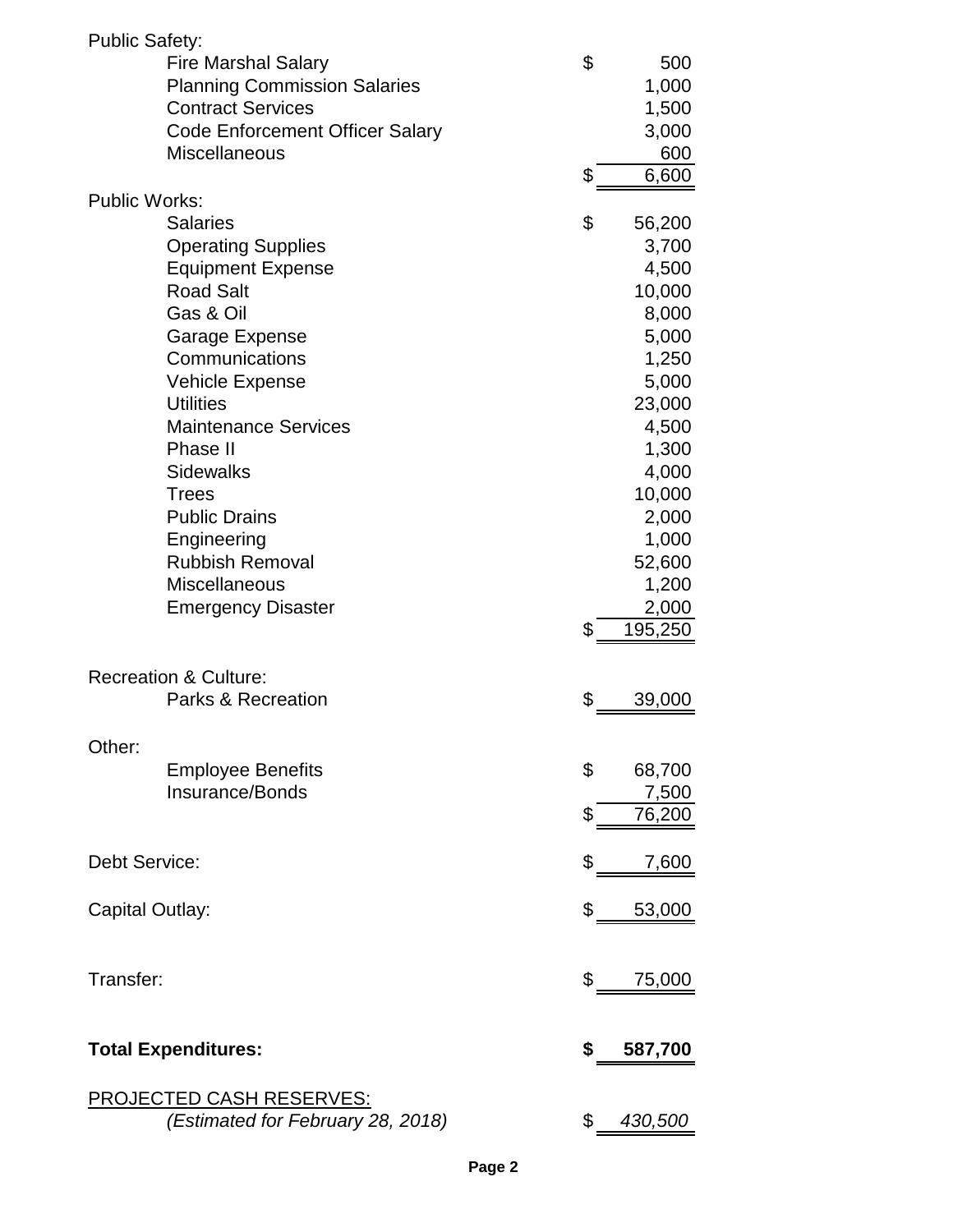### VILLAGE OF DIMONDALE **2017-2018 ADOPTED BUDGETS**

#### **MAJOR STREET FUND**

| <b>CASH RESERVES:</b>                                  |                |
|--------------------------------------------------------|----------------|
| (Estimated for March 1, 2017)                          | \$<br>125,000  |
| <b>REVENUE:</b>                                        |                |
|                                                        |                |
| State Grants (Act 51)                                  | \$<br>79,700   |
| <b>County Millage</b><br><b>Miscellaneous Services</b> | 0<br>1,500     |
| <b>MDOT Grant</b>                                      | 0              |
| Interest                                               | 100            |
|                                                        | \$<br>81,300   |
| <b>Total Revenue</b>                                   | \$<br>81,300   |
|                                                        |                |
| <b>EXPENDITURES:</b>                                   |                |
| Engineering                                            | \$<br>1,000    |
| Construction                                           | 0              |
| <b>Salaries</b>                                        | 3,950          |
| <b>Employee Benefits</b>                               | 1,430          |
| <b>Supplies</b><br>Salt                                | 2,500<br>4,500 |
| <b>Maintenance Services</b>                            | 27,000         |
| <b>Rentals</b>                                         | 4,500          |
| <b>Utilities</b>                                       | 300            |
| <b>Administrative Miscellaneous</b>                    | 1,000          |
|                                                        | \$<br>46,180   |
| <b>Total Expenditures:</b>                             | \$<br>46,180   |
|                                                        |                |
| <b>PROJECTED CASH RESERVES:</b>                        |                |
| (Estimated for February 28, 2018)                      | \$<br>160,120  |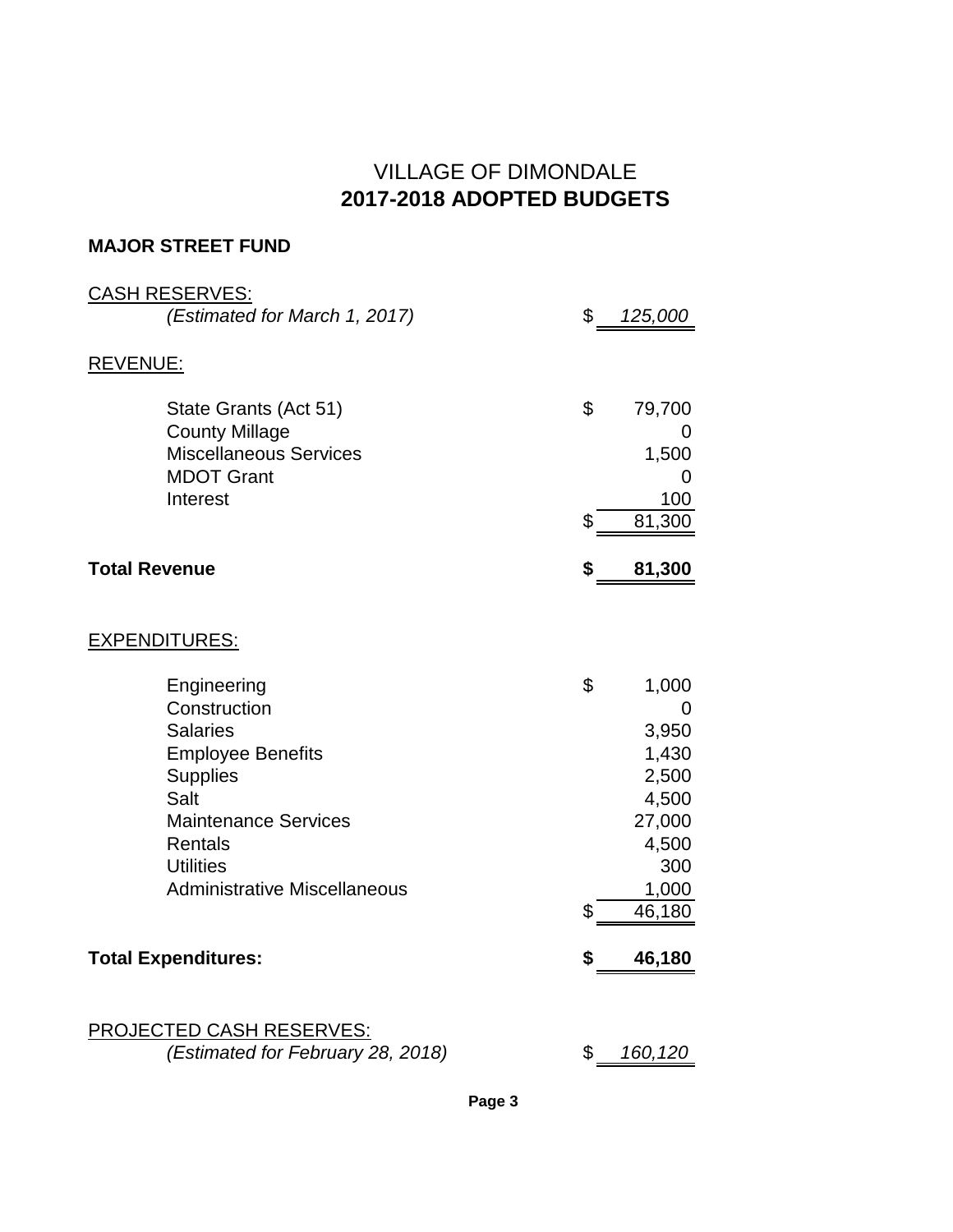# VILLAGE OF DIMONDALE **2017-2018 ADOPTED BUDGETS**

### **LOCAL STREET FUND**

| <b>CASH RESERVES:</b>                                                                                                                                                                                              |          |                                                                                 |
|--------------------------------------------------------------------------------------------------------------------------------------------------------------------------------------------------------------------|----------|---------------------------------------------------------------------------------|
| (Estimated for March 1, 2017)                                                                                                                                                                                      | \$       | 50,000                                                                          |
| <u>REVENUE:</u>                                                                                                                                                                                                    |          |                                                                                 |
| State Grants (Act 51)<br><b>County Millage</b><br>Interest<br><b>Other State Grants</b><br><b>Transfers In</b>                                                                                                     | \$<br>\$ | 28,800<br>45,000<br>25<br>$\Omega$<br>75,000<br>148,825                         |
| <b>Total Revenue:</b>                                                                                                                                                                                              | \$       | 148,825                                                                         |
| <b>EXPENDITURES:</b><br>Construction/Engineering<br><b>Salaries</b><br><b>Employee Benefits</b><br><b>Supplies</b><br>Salt<br><b>Maintenance Services</b><br><b>Rentals</b><br><b>Administrative Miscellaneous</b> | \$<br>\$ | 175,000<br>1,700<br>980<br>1150<br>3,000<br>15,000<br>3,200<br>1,000<br>201,030 |
| <b>Total Expenditures:</b>                                                                                                                                                                                         | \$       | 201,030                                                                         |
| <b>PROJECTED CASH RESERVES:</b><br>(Estimated for February 28, 2018)                                                                                                                                               | \$       | $-2,205$                                                                        |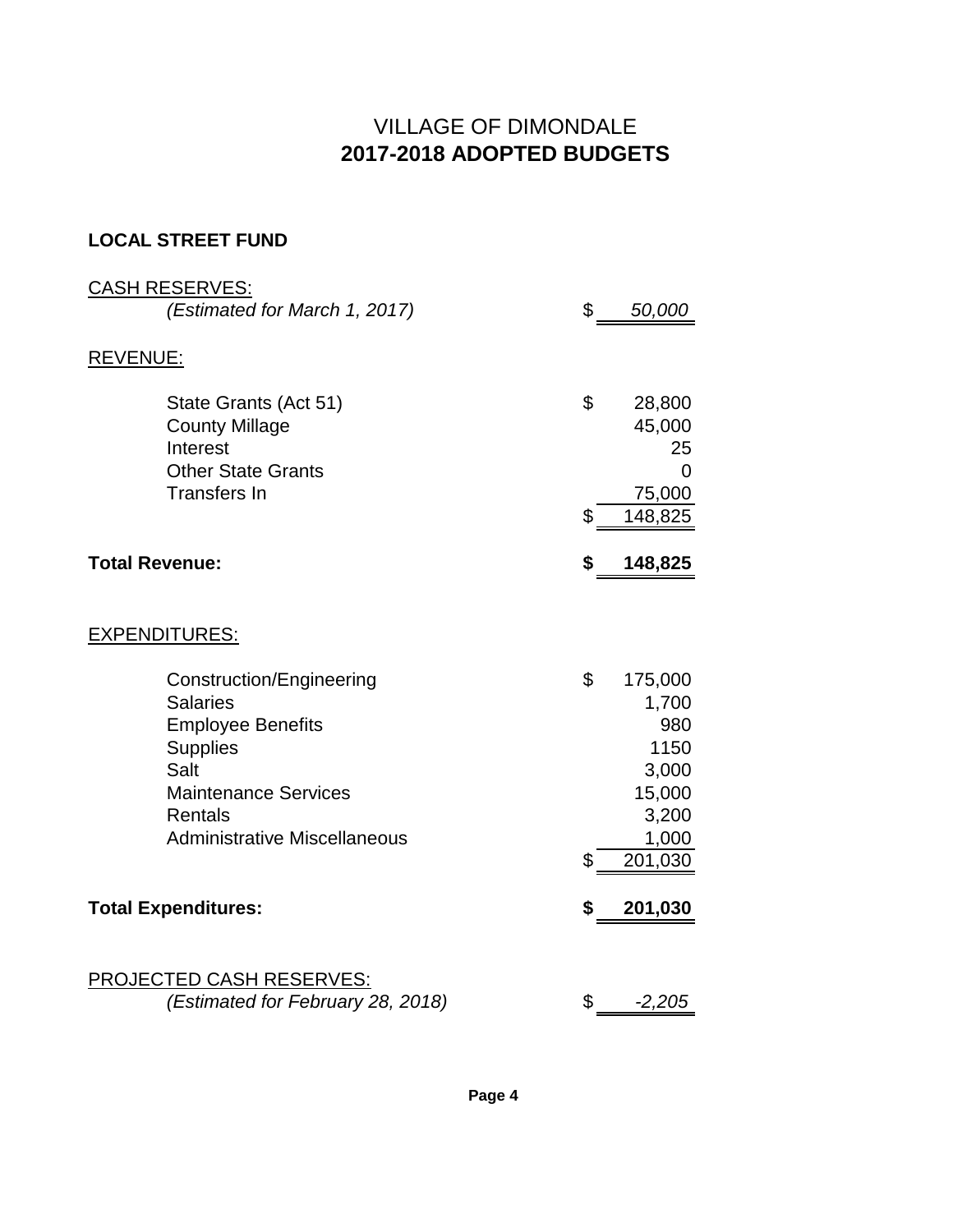# VILLAGE OF DIMONDALE **2017-18 ADOPTED BUDGET**

### **FARMERS' MARKET FUND**

| <b>CASH RESERVES:</b><br>(Estimated for March 1, 2017)                   | \$<br>400               |
|--------------------------------------------------------------------------|-------------------------|
| REVENUE:                                                                 |                         |
| <b>T Shirt Sales</b><br><b>Vendor Fees</b><br>Miscellaneous Revenue      | \$<br>0<br>1,500        |
|                                                                          | \$<br>1,500             |
| <b>Total Revenue</b>                                                     | 1,500                   |
| <u>EXPENDITURES:</u>                                                     |                         |
| <b>Operating Supplies</b><br>Printing/Publishing<br><b>Miscellaneous</b> | \$<br>100<br>500<br>500 |
|                                                                          | \$<br>1,100             |
| <b>Total Expenditures:</b>                                               | \$<br>1,100             |
| <b>PROJECTED CASH RESERVES:</b><br>(Estimated for February 28, 2018)     | \$<br>800               |

**Page 5**